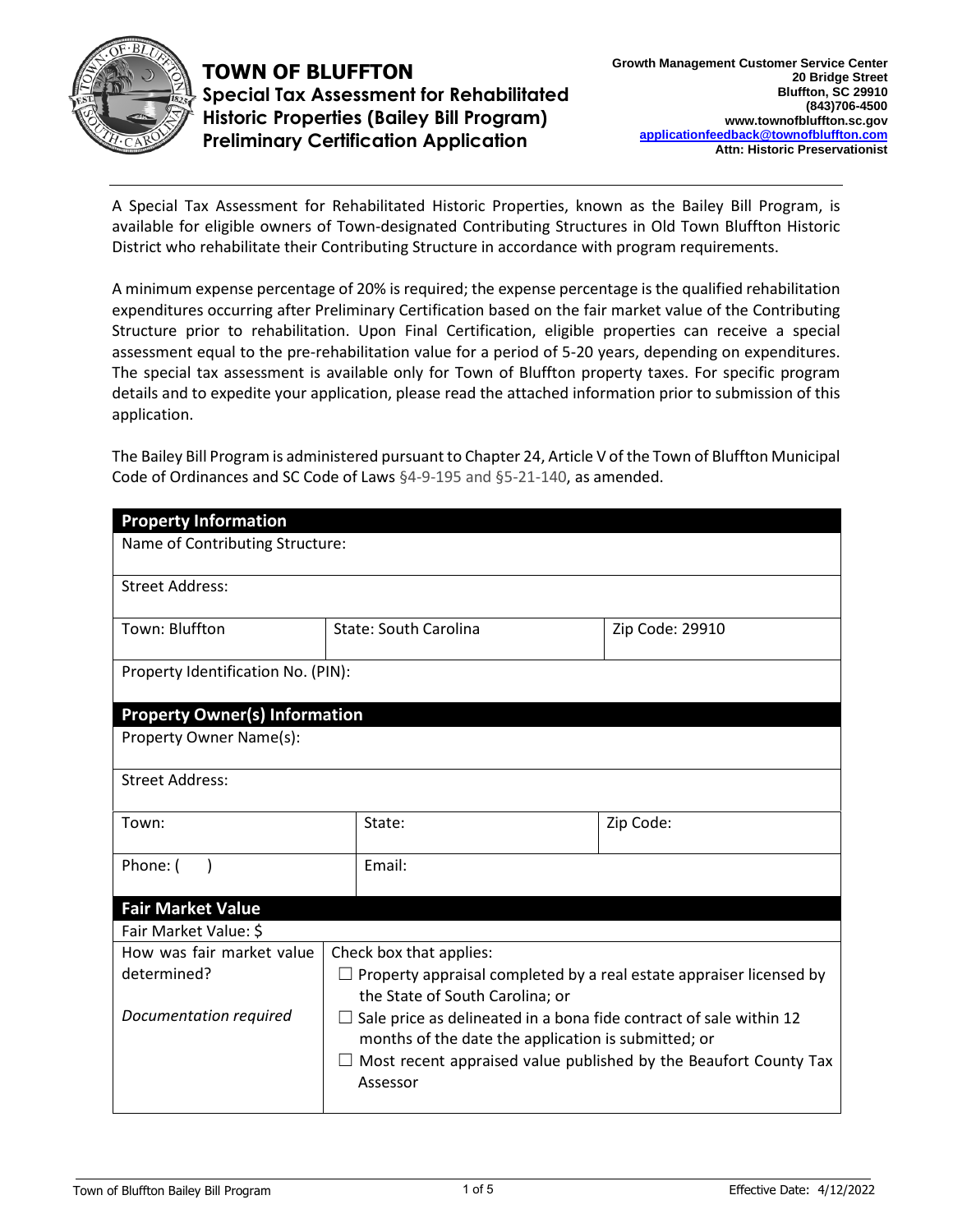

### **TOWN OF BLUFFTON**

**Special Tax Assessment for Rehabilitated Historic Properties (Bailey Bill Program) Preliminary Certification Application** 

### **Structure History**

Provide a brief overview of the history of your home, if known. This includes dates and nature of construction, additions, and alterations. If available, please provide photos, plans or other information. Copies are acceptable.

#### **Project Proposal**

Project Start Date (month/year): Estimated Completion Date (month/year):

Total Estimated Project Cost:

How will property be used after completion?

| What improvements are                                                                             | Check all boxes that applies:                                                                                                                                                                                  |  |  |
|---------------------------------------------------------------------------------------------------|----------------------------------------------------------------------------------------------------------------------------------------------------------------------------------------------------------------|--|--|
| proposed?                                                                                         | Repairs to building exterior;                                                                                                                                                                                  |  |  |
|                                                                                                   | $\Box$ Alterations to building exterior;                                                                                                                                                                       |  |  |
|                                                                                                   | $\Box$ New construction on property, including site work;                                                                                                                                                      |  |  |
|                                                                                                   | $\Box$ Alterations to interior primary public spaces of a public or commercial                                                                                                                                 |  |  |
|                                                                                                   | use, as defined by the reviewing authority;                                                                                                                                                                    |  |  |
|                                                                                                   | Any remaining work where the expenditures for such work are being<br>used to satisfy the minimum expenditures for rehabilitation, including<br>but not limited to alterations made to mechanical, plumbing and |  |  |
|                                                                                                   | electrical systems.                                                                                                                                                                                            |  |  |
| <b>Required Attachments</b>                                                                       |                                                                                                                                                                                                                |  |  |
| Documentation of fair market value                                                                |                                                                                                                                                                                                                |  |  |
| Completed application and required documentation describing the proposed rehabilitation           |                                                                                                                                                                                                                |  |  |
| Completed Certificate of Appropriateness - Historic District (COFA-HD) or Site Feature - Historic |                                                                                                                                                                                                                |  |  |

District application, as applicable.

Under penalty of perjury, I certify that all information included in this application is true and correct. I understand that the property shall not be eligible for a Special Tax Assessment for Rehabilitated Historic Properties until Final Certification has been granted by the Town of Bluffton pursuant to Chapter 24, Article V of the Town of Bluffton Municipal Code of Ordinances and SC Code of Laws §4-9-195 and §5-21- 140, as amended. I understand that once Final Certification has been granted and the property has been deemed eligible for the Special Tax Assessment, I must submit the approved Final Certification letter provided by the Town of Bluffton to the Beaufort County Auditor in order to receive the special assessment.

**Property Owner Signature Date**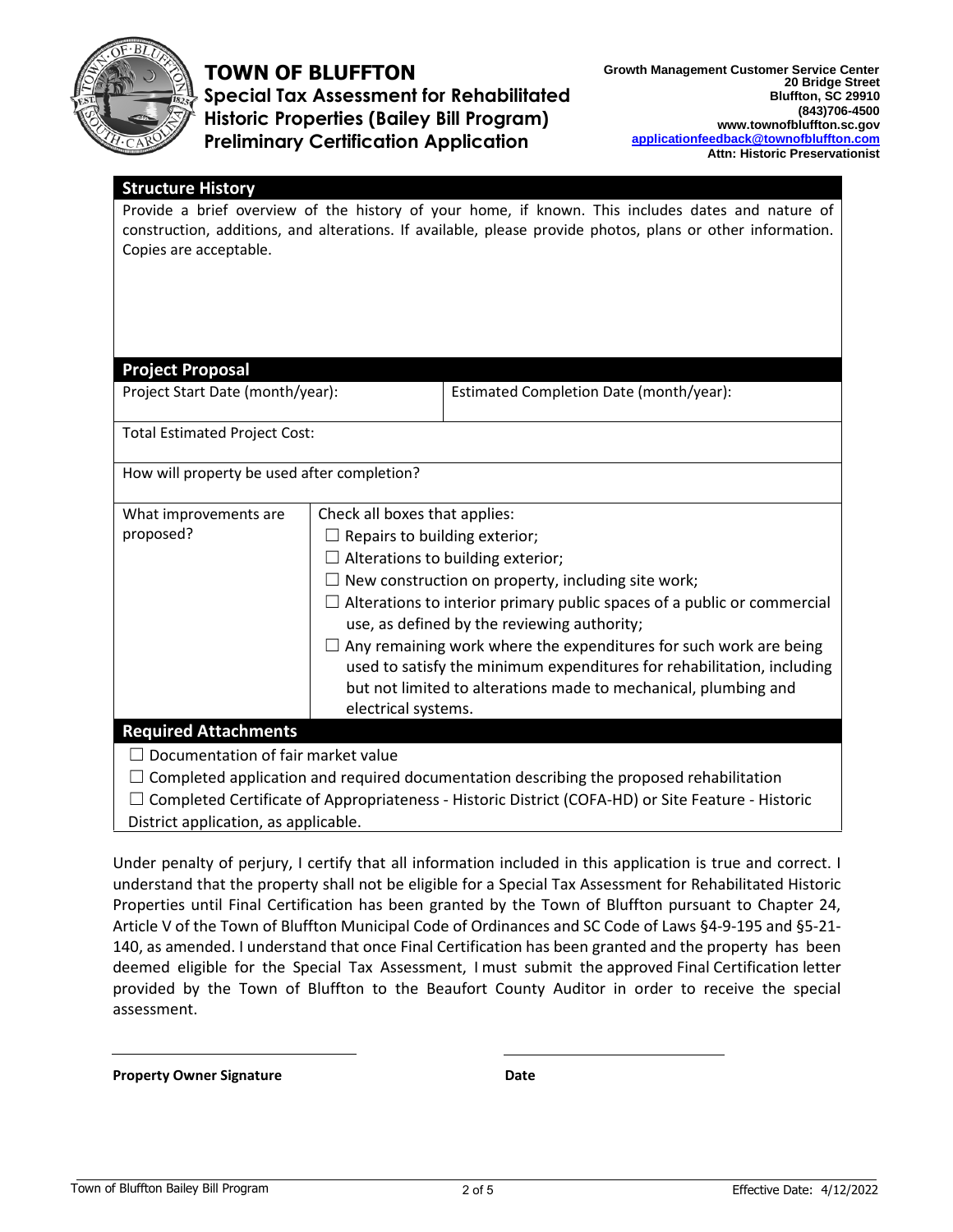### **TOWN OF BLUFFTON SPECIAL TAX ASSESSMENT FOR REHABILITATED HISTORIC PROPERTIES (BAILEY BILL PROGRAM) APPLICATION PROCESS NARRATIVE**

The following Process Narrative is intended to provide Applicants with an understanding of the respective application process, procedures and Town Code and Unified Development Ordinance (UDO) requirements, as applicable, for obtaining application approval in the Town of Bluffton. While intended to explain the process, it is not intended to repeal, eliminate or otherwise limit any requirements, regulations or provisions of the Town Code or the UDO. Compliance with these procedures will minimize delays and assure expeditious application review.

| <b>Step 1. Pre-Application Meeting</b>                                                                                                                                                                                                                                                                                                                                                                                                                                                                                             | <b>Applicant &amp; Staff</b>                                                                                                              |  |  |
|------------------------------------------------------------------------------------------------------------------------------------------------------------------------------------------------------------------------------------------------------------------------------------------------------------------------------------------------------------------------------------------------------------------------------------------------------------------------------------------------------------------------------------|-------------------------------------------------------------------------------------------------------------------------------------------|--|--|
| Prior to the filing of a Bailey Bill Program Precertification Application, the Applicant is required to consult with the UDO Administrator<br>or their designee at a Pre-Application Meeting for comments and advice on the appropriate application process and the required<br>procedures, specifications, and applicable standards required by the UDO and the Bailey Bill Program (Town of Bluffton Municipal<br>Code of Ordinances, Chapter 24, Article V).                                                                    |                                                                                                                                           |  |  |
| <b>Step 2. Application Check-In Meeting</b>                                                                                                                                                                                                                                                                                                                                                                                                                                                                                        | <b>Applicant &amp; Staff</b>                                                                                                              |  |  |
| Upon receiving input from Staff at the Pre-Application Meeting, the Applicant shall submit the Bailey Bill Program Precertification<br>Application together with the Certificate of Appropriateness-Historic District (COFA-HD) Application or Site Feature-Historic District<br>(HD) Permit Application, as applicable, and any required submittal materials during a mandatory Application Check-In Meeting where<br>the UDO Administrator or designee will review the submission for completeness.                              |                                                                                                                                           |  |  |
| Step 3. Review by UDO Administrator & Historic Preservation Review<br><b>Committee</b>                                                                                                                                                                                                                                                                                                                                                                                                                                             | <b>Staff</b>                                                                                                                              |  |  |
| If the UDO Administrator determines that the Applications are complete, the Bailey Bill Program Precertification Application and the<br>COFA-HD Application or Site Feature-HD Permit Application, as applicable, shall be forwarded to the Historic Preservation Commission<br>(HPC).                                                                                                                                                                                                                                             |                                                                                                                                           |  |  |
| Step 4. Historic Preservation Commission Meeting                                                                                                                                                                                                                                                                                                                                                                                                                                                                                   | <b>Applicant, Staff &amp; Historic Preservation</b><br><b>Commission</b>                                                                  |  |  |
| The HPC will review the COFA-HD Application or Site Feature-HD Permit Application for compliance with the criteria and provisions in<br>the UDO. The HPC may approve, approve with conditions, or deny the application. After a decision on the application, the HPC shall<br>review the Bailey Bill Program Precertification Application to affirm precertification compliance.                                                                                                                                                   |                                                                                                                                           |  |  |
| <b>Step 5. Issues Certificate of Appropriateness</b>                                                                                                                                                                                                                                                                                                                                                                                                                                                                               | <b>Staff</b>                                                                                                                              |  |  |
| If the HPC approves the COFA-HD Application or the SF-HD Permit Application, the UDO Administrator shall issue the Certificate of<br>Appropriateness-HD or Site Feature-HD Permit, as applicable.                                                                                                                                                                                                                                                                                                                                  |                                                                                                                                           |  |  |
| Step 6. Certificate of Completion or Certificate of Occupancy / Final<br><b>Certification</b>                                                                                                                                                                                                                                                                                                                                                                                                                                      | <b>Applicant &amp; Staff</b>                                                                                                              |  |  |
| Once a Certificate of Completion or Certificate of Occupancy, as applicable, is issued by the Town, the Applicant shall request a Final<br>Certification from the UDO Administrator. The UDO Administrator shall determination compliance with the requirements Town of<br>Bluffton Municipal Code of Ordinances, Chapter 24, Article V). If there is compliance and the minimum expense percentage has been<br>met, the UDO Administrator will prepare a letter for the Beaufort County Assessor identifying the assessment term. |                                                                                                                                           |  |  |
| <b>Step 7. Contact Beaufort County Assessor</b>                                                                                                                                                                                                                                                                                                                                                                                                                                                                                    | <b>Applicant</b>                                                                                                                          |  |  |
| special assessment.                                                                                                                                                                                                                                                                                                                                                                                                                                                                                                                | Upon receipt of Final Certification, it will be the responsibility of the Applicant to contact the Beaufort County Assessor to secure the |  |  |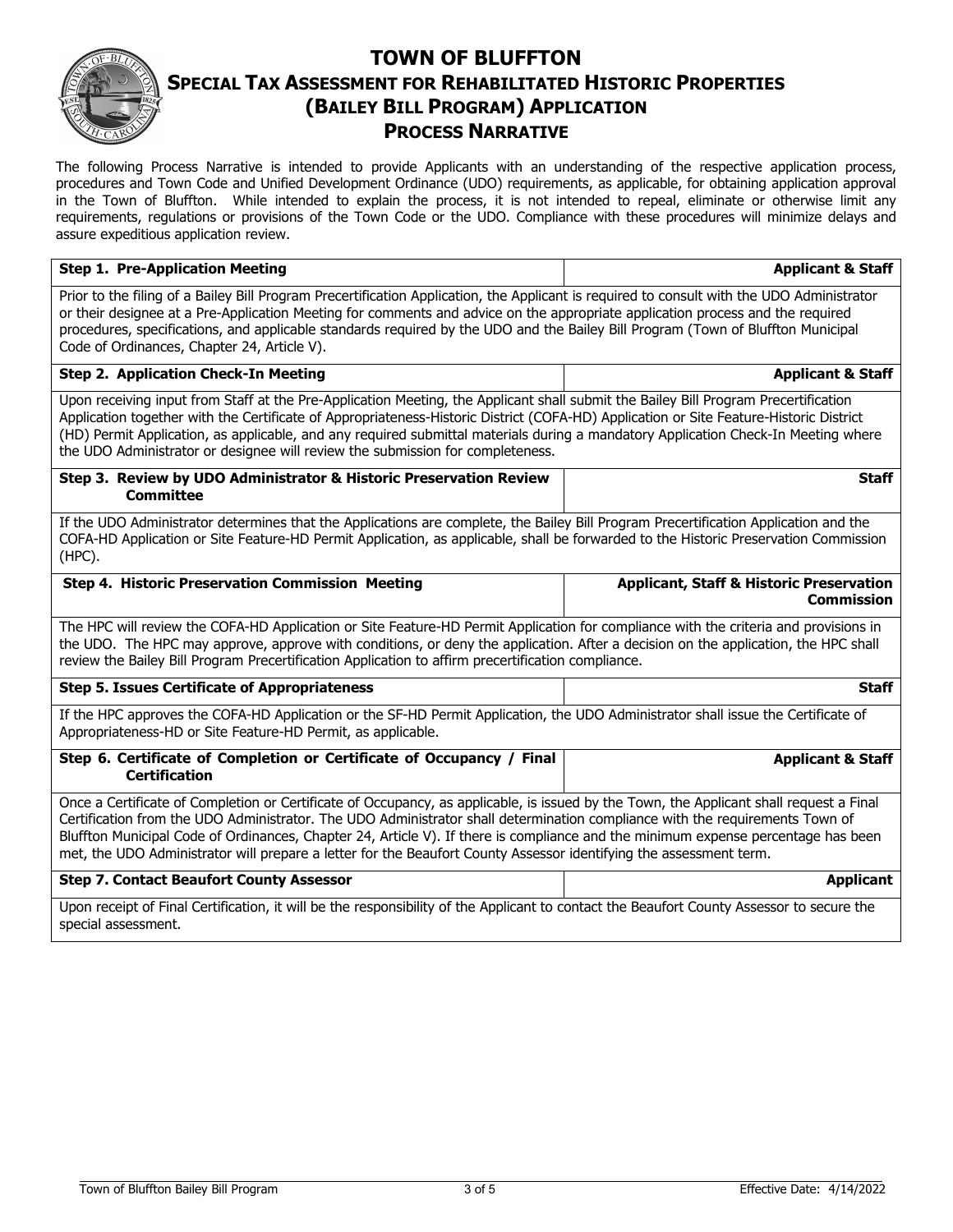

## **TOWN OF BLUFFTON HISTORIC PRESERVATION INCENTIVE PROGRAM Special Tax Assessment for Rehabilitated Historic Properties (Bailey Bill Program)**

**Overview:** A Special Tax Assessment for Rehabilitated Historic Properties, known as the Bailey Bill Program, is available for eligible owners of Town-designated Contributing Structures in Old Town Bluffton Historic District who rehabilitate their Contributing Structure in accordance with program requirements.

The special assessment permits a property owner to lock-in the taxable assessed value of a Contributing Structure based on its fair market value established at Preliminary Certification and prior to rehabilitation. Town property tax is not paid on the increased value of the building until the special assessment period ends, which could be up to 20 years depending on the extent of the rehabilitation and expenditures. Final Certification is required.

The Bailey Bill Program is administered pursuant to Chapter 24, Article V of the Town of Bluffton Municipal [Code of Ordinances](https://library.municode.com/sc/bluffton/ordinances/code_of_ordinances?nodeId=1126970) and SC Code of Law[s §4-9-195,](https://www.scstatehouse.gov/code/t04c009.php) as amended.

**What is a Contributing Structure?:** As defined by the Town's Unified Development Ordinance (UDO):

"Any structure located in Old Town Bluffton Historic District which helps to establish and maintain the character of Old Town. A Contributing Structure may not be unique itself, but as part of a collection of Historic Resources, it adds to the sense, time, place and historic development of the Old Town Bluffton Historic District, and possesses historical integrity through location, design, setting, materials, workmanship, feeling and association. Contributing Structures are all extant structures included in the *2008 Town of Bluffton Survey of Historic Properties* and any structures subsequently designated by Town Council.

All Contributing Structures are identified on the Contributing Resources Map available on the Town's website (see [Map Gallery\)](https://www.townofbluffton.sc.gov/686/Map-Gallery). Additional structures *may* be designated by Town Council. For more information, please contact the Town's Historic Preservationist.

**What is Preliminary Certification?:** To be considered for the special assessment and to confirm that a historic property complies with the requirements of the Bailey Bill program, a completed application for Preliminary Certification must be submitted. The application includes documentation of fair market value, historic designation, and a thorough description of the rehabilitation planned. The review process follows the process for a Certificate of Appropriateness – Historic District (COFA-HD), including an initial pre-application meeting.

Once the COFA-HD and Preliminary Certification are approved, work must be completed within two (2) years. Upon completion of the project, the owner submits a Final Certification form and invoices to document qualified expenditures. The work will be inspected, and documentation of qualified expenditures reviewed; if approved, Final Certification will be provided to the property owner for submission to the Beaufort County Auditor. The Final Certification will identify the term of the special assessment.